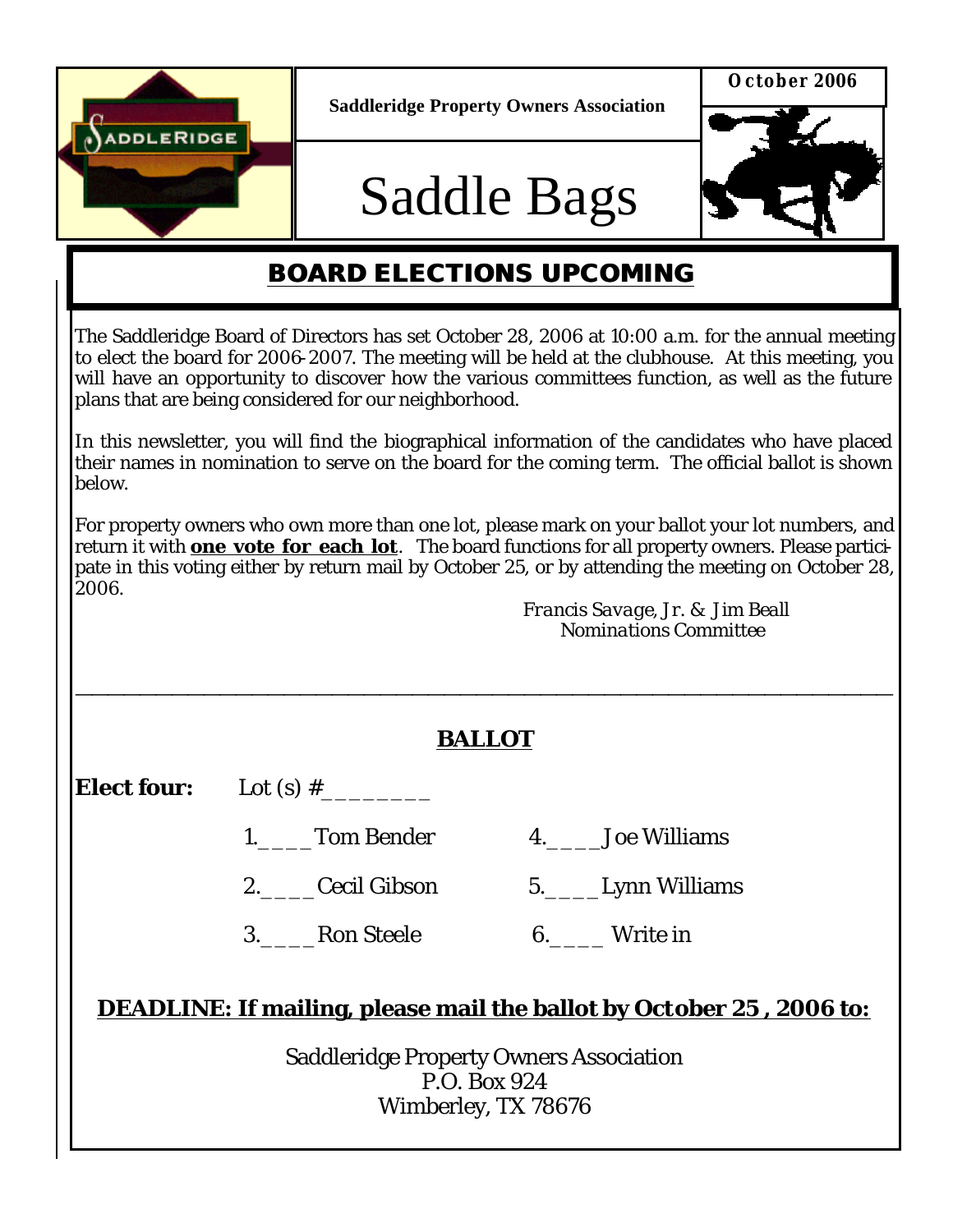### **BOARD CANDIDATE R ÉSUMÉ ' S**

#### **TOM BENDER**

A Saddleridge resident since January, '06, Tom is married to Patricia and they have 6 children, 9 grandchildren and 2 great grandchildren. A native Texan born in Big Spring and raised in Nebraska, he spent 4 years in the Air Force as a weather observer. USAF sent him to Albuquerque and he stayed 15 years before getting back to Texas (El Paso and then Austin) and spent the next 40 years in and around the printing business. He's been a pressman, manager, owner and owner's husband at the company that Pat founded. After selling the company in Austin, he and Pat moved to Kennebunk, Maine where they remodeled a home for 3-1/2 years. Tom is a fine art photographer, a juried member of the Art Guild of the Kennebunks, a member of the Men's Cooking Club and Wimberley and the Wimberley Valley Art League.

Past President, Albuquerque Club of Printing House Craftsmen

Past President, Printing Industry Association of El Paso

Past President, Printing Industry Association of Austin

Former Board Member, State PIA Texas

Past President, Newcomer's Club of the Kennebunks and Arundel

#### **CECIL GIBSON**

Lee and I moved to Saddleridge in 1998 after I retired from NASA as a Manager in the Engineering Directorate. We are members of the Wimberley United Methodist Church, Wimberley Lions Club, Chamber of Commerce, Institute of Cultures and Hays County Sheriff's Association. We are fortunate to have three children and six grandchildren. My community service includes:

- 1999 2002 Chair, Saddleridge Architectural Control Committee
- 2002 2003 Commissioner, Wimberley Planning and Zoning
- 2003 2004 President, Saddleridge Property Owners Association
- 2005 2006 Methodist Church Historian and Mother's Day Out Board
- 2005 2006 President, Saddleridge Property Owners Association

As a SPOA Board Member, I will be dedicated to completing new projects such as improving Saddleridge facilities and redesigning the subdivision entrances using Xeriscape and Rockscape concepts in support of water conservation. I will continue to maintain architectural control, financial responsibility and resident safety. Some tasks which have been solely supported by Property Owner volunteers in the past will have to be outsourced, resulting in a possible increase of the \$96 annual maintenance fee. This is partially due to the scope and complexity of managing the Association with increased homes and legal and subdivision documentation requirements.

#### **RON STEEL**

Ron and his wife Molly live at 510 Canyon Gap. They have been property owners since 1997. They relocated to Wimberley from Baltimore, MD and moved in to their new Saddleridge home on May 1, 2006. Ron and Molly have 2 grown children that live in Oregon and Washington state. Ron worked as a Control and Automation Engineer for a Chemical company and retired on April 28, 2006. Molly is a retired Public School Librarian and a Professional Social Worker registered in Texas.

Ron and Molly have lived in Houston, TX,; Orange, TX; Lake Charles, LA; Sicily, Italy and Baltimore, MD. Ron is also a retired Senior Chief Petty Officer from the Naval Reserve. He is willing to be of service to the community as needed.

#### **JOE WILLIAMS**

My wife Lynn and I have lived in Saddleridge since June, 2001. My career of almost 40 years has been in Information Technology in airlines and banking, including Vice President and Sr. Vice President positions at The Sabre Group (American Airlines) and Visa International (bank cards). I am currently IT Project Manager at Texas State University in San Marcos.

I served on the Saddleridge Board as Treasurer in 2004 and 2006. For the past 3 years, I have maintained and enhanced the Saddleridge website (www.saddleridge.com) and maintained the Saddleridge database. I also serve on the Wimberley Presbyterian Church Technology Sub-committee and have participate in Wimberley Habitat for Humanity projects for the past several years.

I would bring to the 2007 board, considerable knowledge of Saddleridge issues and opportunities over the past 3 years. I believe in working through the Board, Architectural Control Committee and other Saddleridge residents and property owners to maintain and enhance Saddleridge assets to ensure the best return on our investments, whether as cash assets or neighborhood maintenance and improvement opportunities.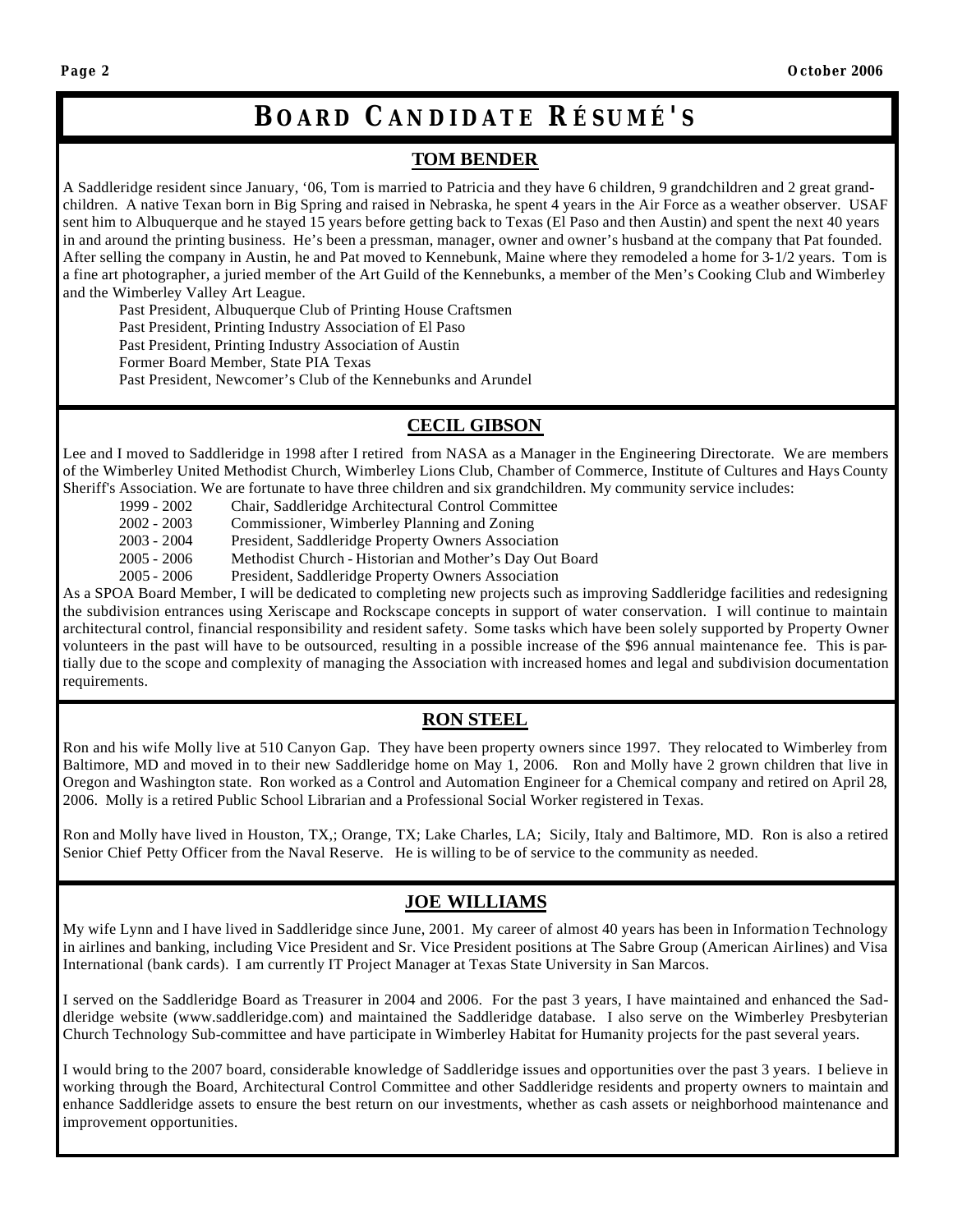#### **SaddleBags BOARD CANDIDATE R ÉSUMÉ ' S ( CONTINUED )**

#### **LYNN WILLIAMS**

My husband Joe and I came to Wimberley in the spring of 2001 to build our home in Saddleridge. We love the area and are enjoying our neighbors in the subdivision.

I worked in management for 20 years at Ampex Corporation in Colorado Springs, CO. I chaired the Sunnyvale, Ca. Christian Women's Club for 4 years and served as Treasurer for the Mid -Cities Christian Women's Club in the Dallas/Fort Worth area for 3 years.

I currently serve on the Library Committee at Wimberley Presbyterian Church and I'm on the board for the Wimberley Valley Habitat for Humanity. I served with a group of Saddleridge residents in 2003-2004 to assure that the Saddleridge Business Park would have a positive impact on our subdivision. I'm very familiar with the Saddleridge treasurer's role and board responsibilities from working with my husband for several years as he served as treasurer

My experience working with people, my computer literacy and my personal interest in making Saddleridge the best place to live would enable me to be effective board member for the upcoming Saddleridge board.

### **New Contact for Clubhouse**

**A big THANKS to Karen Stewart for volunteering to take over as Chair of the Clubhouse Committee! Effective immediately, please contact her directly if you would like to reserve the clubhouse.**

The Clubhouse is **YOURS** to use. The fee is \$15.00 a day to cover increased utilities and insurance costs. A \$125 deposit is required and will be returned if you leave the clubhouse in a satisfactory condition.

> **Call Karen Stewart at 512-722-3133 or e-mail her at kstewart1718@austin.rr.com to make reservations in advance.**



## **PRESIDENT'S REPORT**

I would like to take a moment to summarize accomplishments of the Association this year. The CC&Rs and Bylaws were updated by the Board, approved by Property Owners and filed at Hays County. Some badly needed items were replaced at the Clubhouse, fire prevention materials were mailed to Owners, a new mowing contractor was hired, a maintenance contractor was hired, a Welcome To Saddleridge letter was sent to new Owners, a Summary of Deed Restrictions was mailed to all Owners, a Corporate Charter was obtained from the state, and a Firewise Award was received from the Texas Forest Service.

For some time, the Board has been investigating means for improving the Saddleridge and Packsaddle Entrances. This has been motivated by a need to conserve water, improve property values and accommodate the widening of RR12. For approximately 18 months, the Landscape Committee has met with TxDot, the Village of Wimberley and various landscape companies in the area. During a Landscape Committee Meeting on September 24, 2006, James Melton volunteered to obtain the names and costs of two contractors to provide design layouts for both entrances. He will provide this information at the Board Meeting on October 16, 2006.

#### **Cecil Gibson**